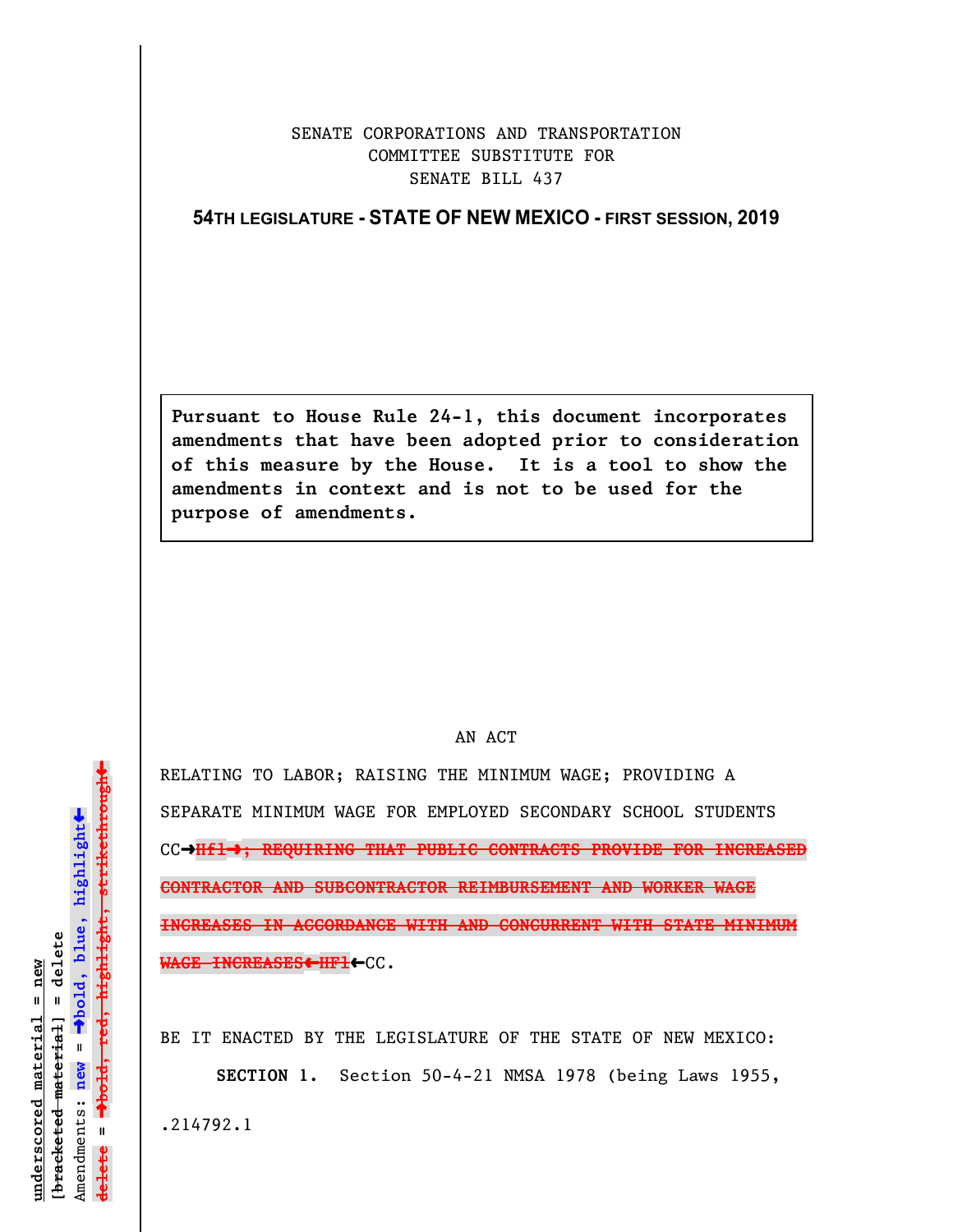Chapter 200, Section 2, as amended) is amended to read: "50-4-21. DEFINITIONS.--As used in the Minimum Wage Act:

A. "employ" includes suffer or permit to work;

B. "employer" includes any individual, partnership, association, corporation, business trust, legal representative or [any] organized group of persons employing one or more employees at any one time, acting directly or indirectly in the interest of an employer in relation to an employee, but shall not include the United States, the state or any political subdivision of the state; provided, however, that for the purposes of Subsection A of Section 50-4-22 NMSA 1978, "employer" includes the state or any political subdivision of the state; and

C. "employee" includes an individual employed by an employer, but shall not include:

(1) an individual employed in domestic service in or about a private home;

(2) an individual employed in a bona fide executive, administrative or professional capacity and forepersons, superintendents and supervisors;

(3) an individual employed by the United States, the state or any political subdivision of the state; provided, however, that for the purposes of Subsection A of Section 50-4-22 NMSA 1978, "employee" includes an individual employed by the state or any political subdivision of the

.214792.1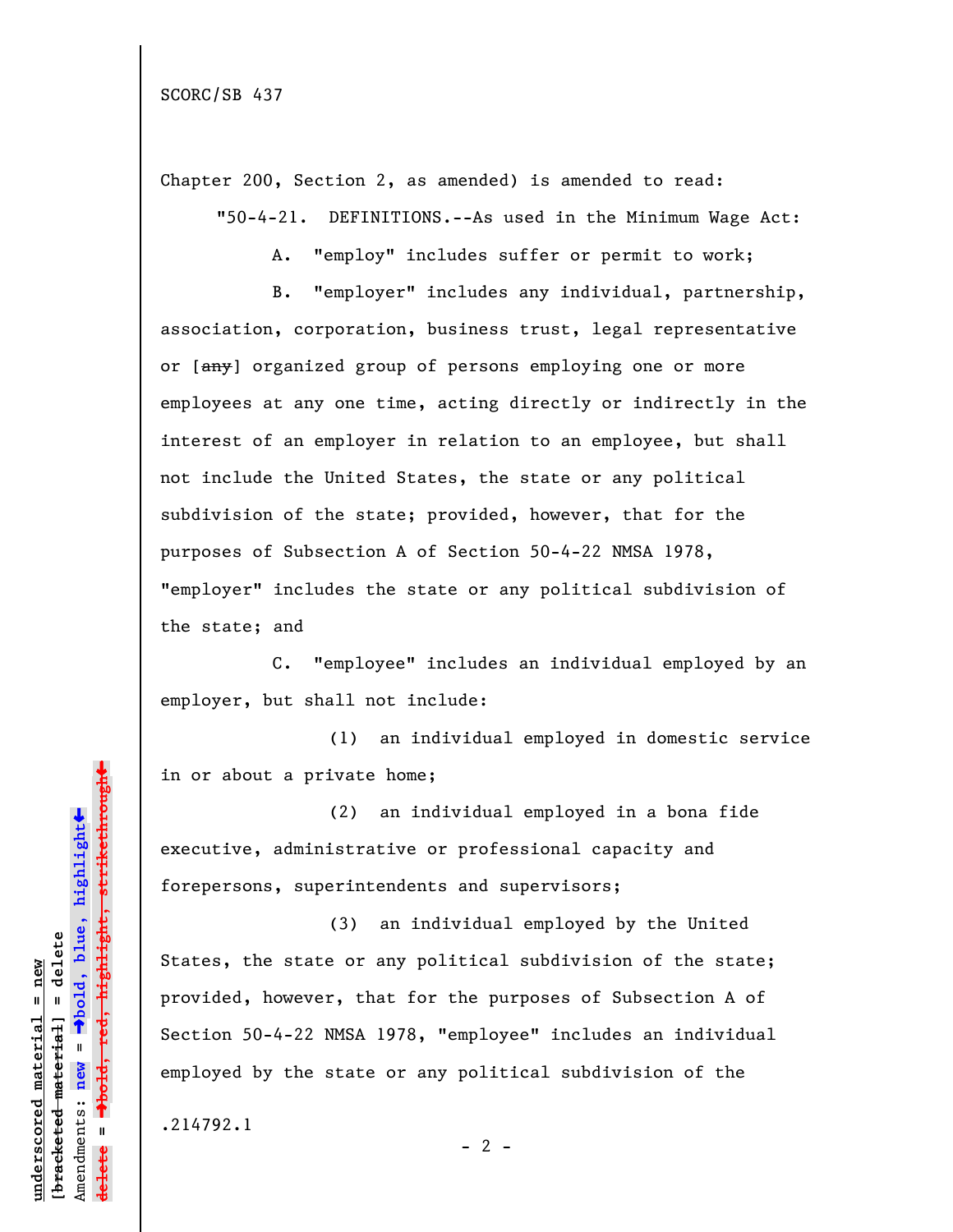state;

(4) an individual engaged in the activities of an educational, charitable, religious or nonprofit organization where the employer-employee relationship does not, in fact, exist or where the services rendered to such organizations are on a voluntary basis. The employer-employee relationship shall not be deemed to exist with respect to an individual being served for purposes of rehabilitation by a charitable or nonprofit organization, notwithstanding the payment to the individual of a stipend based upon the value of the work performed by the individual;

(5) salespersons or employees compensated upon piecework, flat rate schedules or commission basis;

[(6) students regularly enrolled in primary or secondary schools working after school hours or on vacation;

(7)] (6) registered apprentices and learners otherwise provided by law;

 $[$ (8)] (7) persons eighteen years of age or under who are not students in a primary, secondary, vocational or training school;

HLVMC<sup>+</sup>[(9)] (8) persons eighteen years of age **or under who are not graduates of a secondary school;**HILVMC

 $[$ ( $\overline{10}$ )] HLVMC $\rightarrow$ (9)  $(8)$   $\leftarrow$  HLVMC G.I. bill trainees while under training;

 $[\frac{1}{1}]$  HLVMC $\rightarrow$ (10)  $(9)$   $\leftarrow$  HLVMC seasonal employees of an employer obtaining and holding a valid certificate issued annually by the director of the labor relations division of the workforce solutions department. The

 $-3 -$ 

.214792.1

 $\ddag$ º**bold, red, highlight, strikethrough**  $\ddot{\bullet}$ º**bold, blue, highlight**  $b$ racketed material] = delete **[bracketed material] = delete** inderscored material = new **underscored material = new** Amendments: **new** =  $\bar{\mathbf{u}}$ Amendments: new  $\mathbf{u}$ **delete =** <del>ielete</del>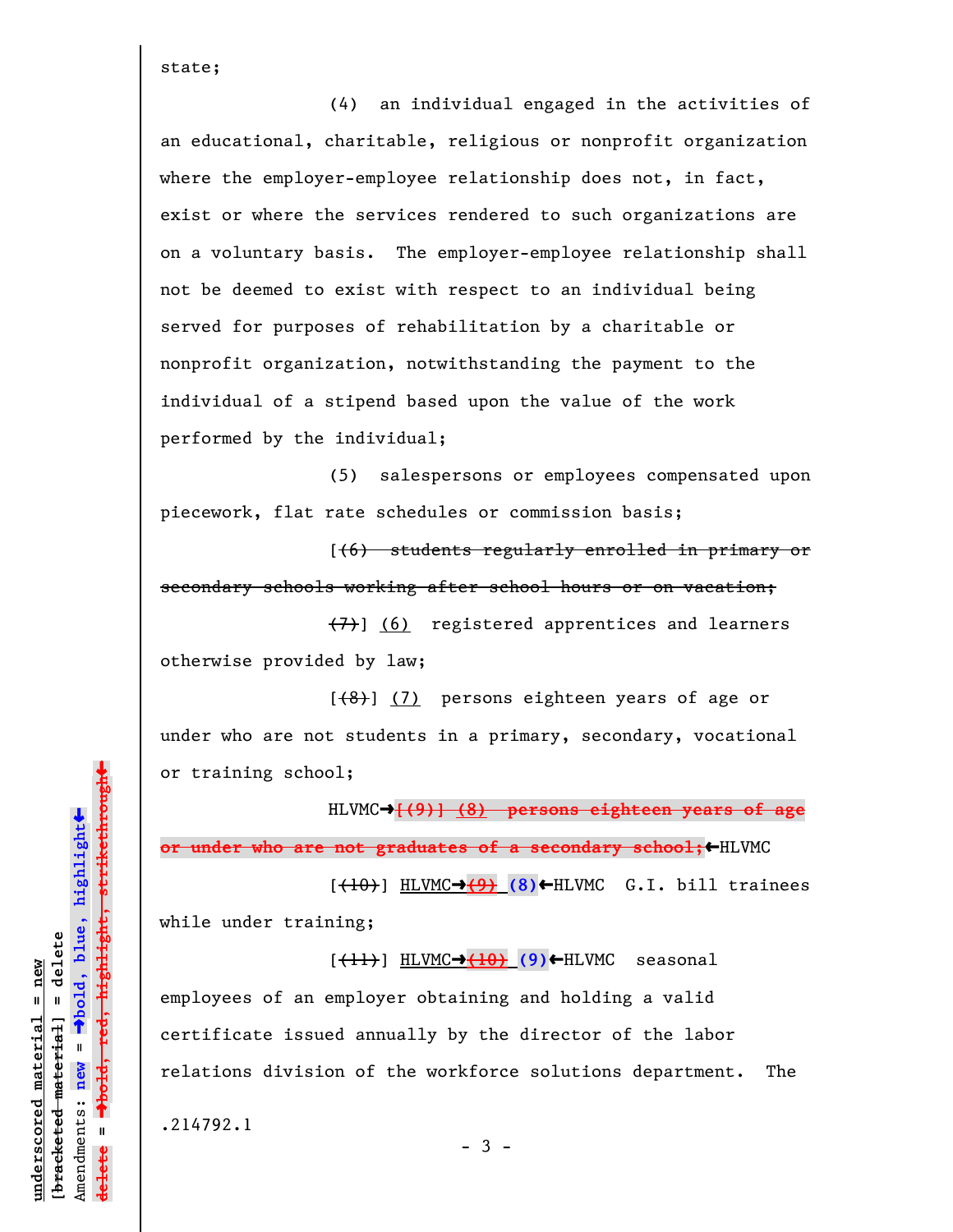certificate shall state the job designations and total number of employees to be exempted. In approving or disapproving an application for a certificate of exemption, the director shall consider the following:

(a) whether such employment shall be at an educational, charitable or religious youth camp or retreat;

(b) that such employment will be of a temporary nature;

(c) that the individual will be furnished room and board in connection with such employment, or if the camp or retreat is a day camp or retreat, the individual will be furnished board in connection with such employment;

(d) the purposes for which the camp or retreat is operated;

(e) the job classifications for the positions to be exempted; and

(f) any other factors that the director deems necessary to consider;

[(12)] HLVMCº**(11) (10)**»HLVMC any employee employed in agriculture:

(a) if the employee is employed by an employer who did not, during any calendar quarter during the preceding calendar year, use more than five hundred [man-days] person-days of agricultural labor;

(b) if the employee is the parent,

.214792.1

**underscored material = new [bracketed material] = delete**

 $b$ racketed material] = delete inderscored material = new

Amendments: **new** =

Amendments: new  $\mathbf{u}$ 

 $\bar{\mathbf{u}}$ 

**delete =**

º**bold, blue, highlight**

º**bold, red, highlight, strikethrough**

highlight, strikethrough

 $\ddot{\bullet}$ 

»

- 4 -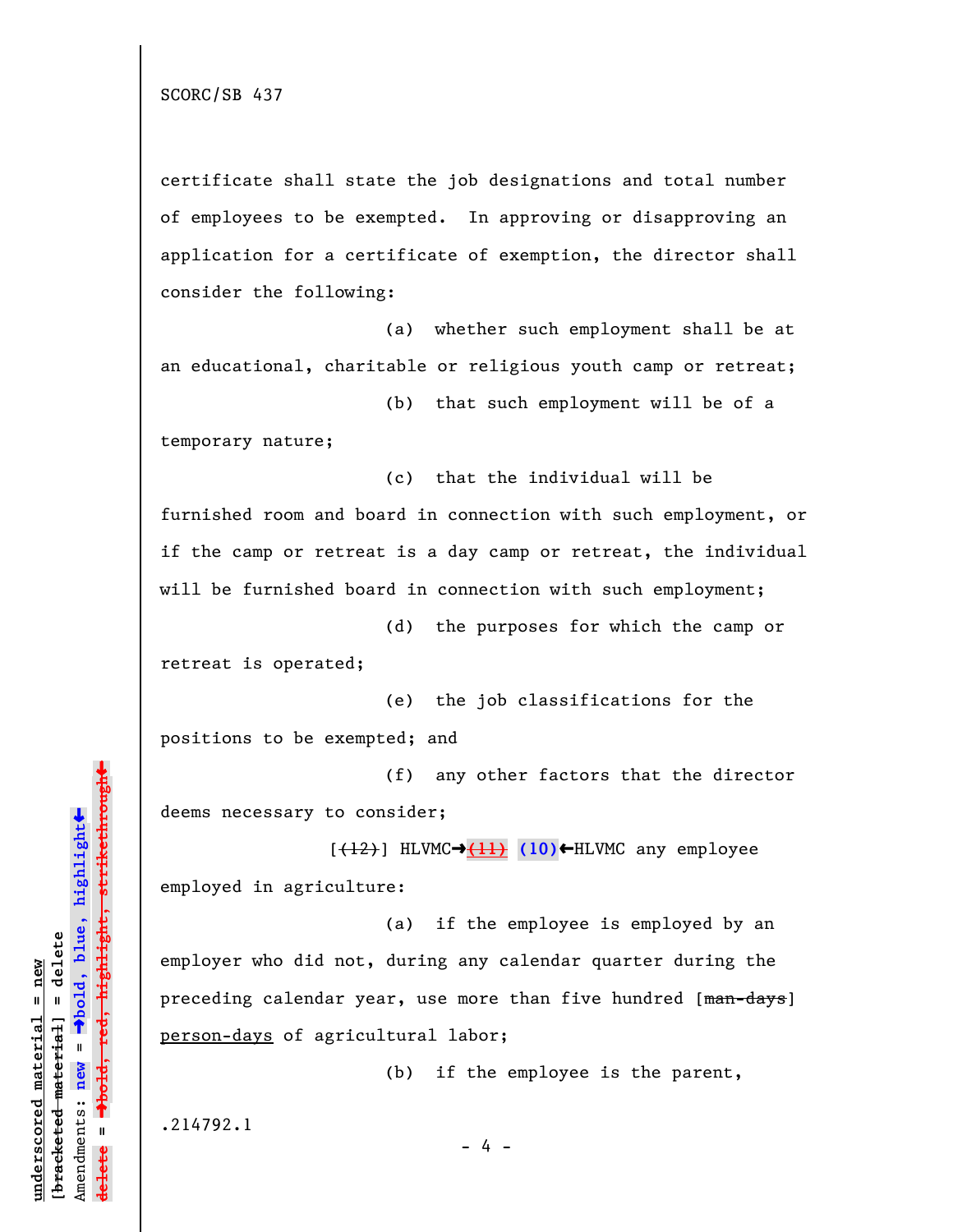spouse, child or other member of the employer's immediate family; for the purpose of this subsection, the employer shall include the principal stockholder of a family corporation;

(c) if the employee: 1) is employed as a hand-harvest laborer and is paid on a piece-rate basis in an operation that has been, and is customarily and generally recognized as having been, paid on a piece-rate basis in the region of employment; 2) commutes daily from the employee's permanent residence to the farm on which the employee is so employed; and 3) has been employed in agriculture less than thirteen weeks during the preceding calendar year;

(d) if the employee, other than an employee described in Subparagraph (c) of this paragraph: 1) is sixteen years of age or under and is employed as a handharvest laborer, is paid on a piece-rate basis in an operation that has been, and is generally recognized as having been, paid on a piece-rate basis in the region of employment; 2) is employed on the same farm as the employee's parent or person standing in the place of the parent; and 3) is paid at the same piece-rate as employees over age sixteen are paid on the same farm; or

(e) if the employee is principally engaged in the range production of livestock or in milk production;

 $[+13)$  HLVMC $\rightarrow$  $+12$ ) (11) $\leftarrow$ HLVMC an employee engaged in the handling, drying, packing, packaging, processing, freezing or canning of any agricultural or horticultural commodity in its unmanufactured state; or

 $- 5 -$ 

.214792.1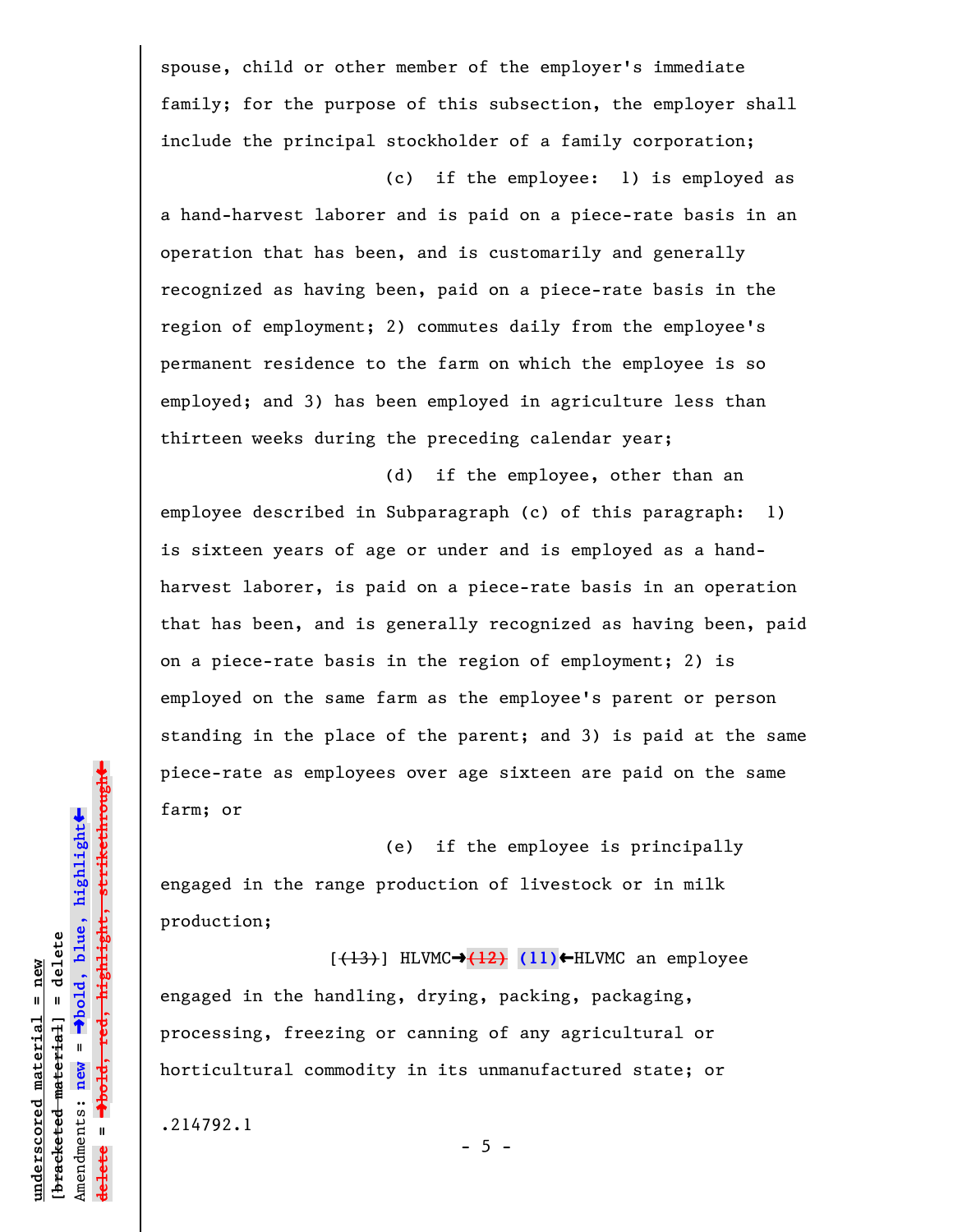$[\frac{(14)}{]}$  HLVMC $\rightarrow$ (13) (12)  $\leftarrow$  HLVMC employees of charitable, religious or nonprofit organizations who reside on the premises of group homes operated by such charitable, religious or nonprofit organizations for persons who have a mental, emotional or developmental disability."

**SECTION 2.** Section 50-4-22 NMSA 1978 (being Laws 1955, Chapter 200, Section 3, as amended) is amended to read:

"50-4-22. MINIMUM WAGES.--

[A. An employer shall pay an employee the minimum wage rate of six dollars fifty cents (\$6.50) an hour. As of January 1, 2009, an employer shall pay the minimum wage rate of seven dollars fifty cents (\$7.50) an hour.]

HLVMC $\rightarrow$ A. Except as provided in Subsection B of this **section, an employer shall pay to an employee a minimum wage rate of:**

**(1) prior to October 1, 2019, at least seven dollars fifty cents (\$7.50) an hour;**

**(2) beginning October 1, 2019 and prior to**

**April 1, 2020, at least nine dollars twenty-five cents (\$9.25) an hour;**

**(3) beginning April 1, 2020 and prior to**

**January 1, 2021, at least ten dollars (\$10.00) an hour;**

**(4) beginning January 1, 2021 and prior to**

**January 1, 2022, at least ten dollars fifty cents (\$10.50) an**

**hour; and**

.214792.1

º**bold, red, highlight, strikethrough**  $\ddot{\bullet}$ º**bold, blue, highlight**  $b$ racketed material] = delete **[bracketed material] = delete** inderscored material = new **underscored material = new** Amendments: **new** =  $\bar{\mathbf{u}}$ Amendments: new  $\mathbf{I}$ **delete =** lelete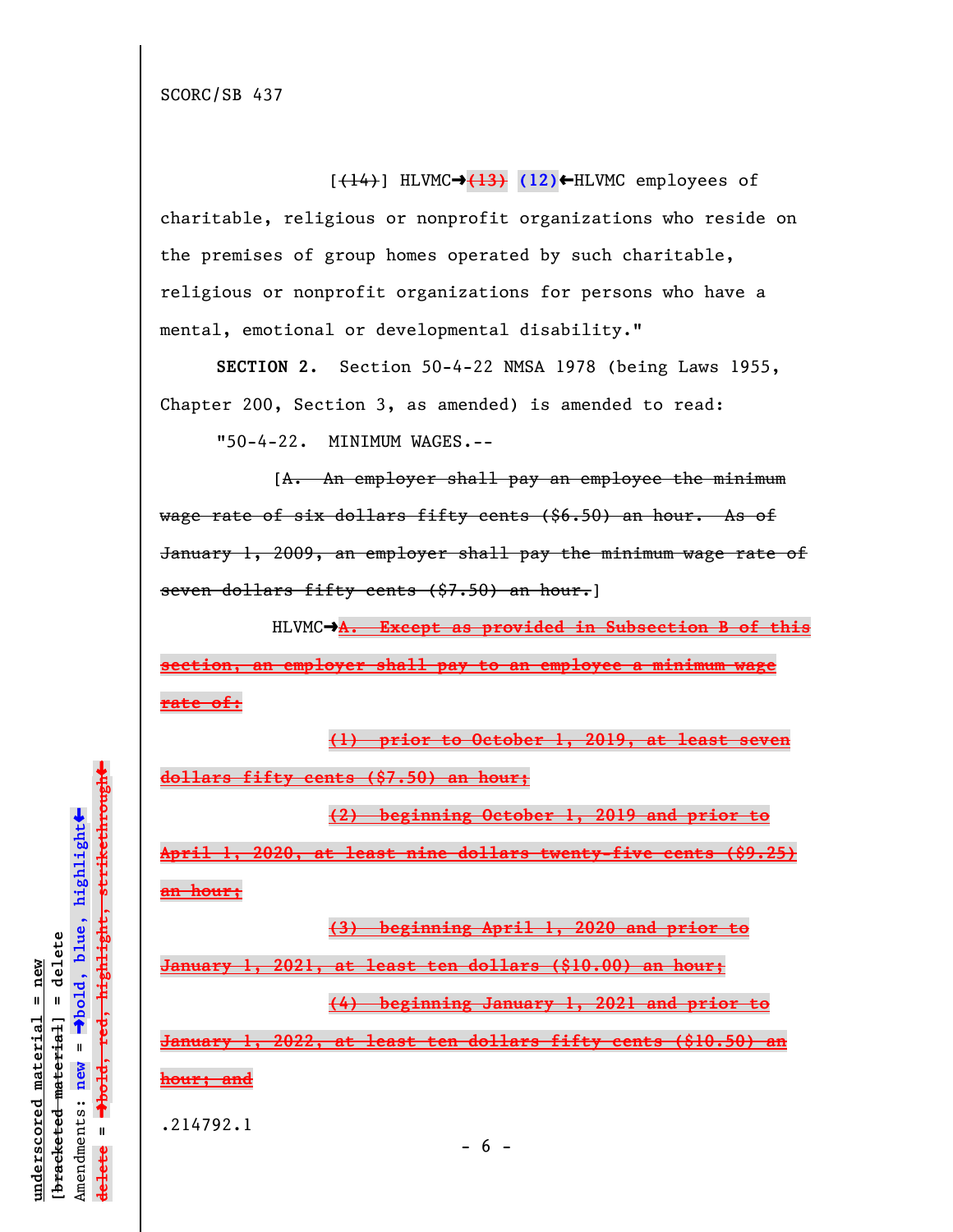**(5) on and after January 1, 2022, at least eleven dollars (\$11.00) an hour.**HLVMC CCº**HLVMC**º**A. Except as provided in Subsection B or C of this section, an employer shall pay to an employee minimum wage rate of: (1) prior to January 1, 2020, at least seven dollars fifty cents (\$7.50) an hour; (2) beginning January 1, 2020 and prior to January 1, 2021, at least ten dollars (\$10.00) an hour; (3) beginning January 1, 2021 and prior to January 1, 2022, at least eleven dollars (\$11.00) an hour; and (4) on and after January 1, 2022, at least twelve dollars (\$12.00) an hour. B. Beginning January 1, 2023 and on January 1 of each successive year, the minimum wage rate provided in Subsection A of this section shall be increased by the lesser of three percent or the increase in the cost of living. The increase in the cost of living shall be measured by the percentage increase as of August of the immediately preceding year over the level as of August of the previous year of the consumer price index for all urban consumers, United States city average for all items, or its successor index, as published by the United States department of labor or its successor agency, with the amount of the minimum wage rate increase rounded to the nearest multiple of five cents (\$.05); however, the minimum wage rate shall not be adjusted downward as a result of a decrease in the cost of living. The workforce solutions department shall publish by October 1 of each year** .214792.1

 $\ddag$ º**bold, red, highlight, strikethrough**  $\ddot{\bullet}$ º**bold, blue, highlight**  $b$ racketed material] = delete **[bracketed material] = delete** inderscored material = new **underscored material = new** Amendments: **new** =  $\bar{\mathbf{u}}$ Amendments: new  $\mathbf{u}$ **delete =** <del>lelete</del>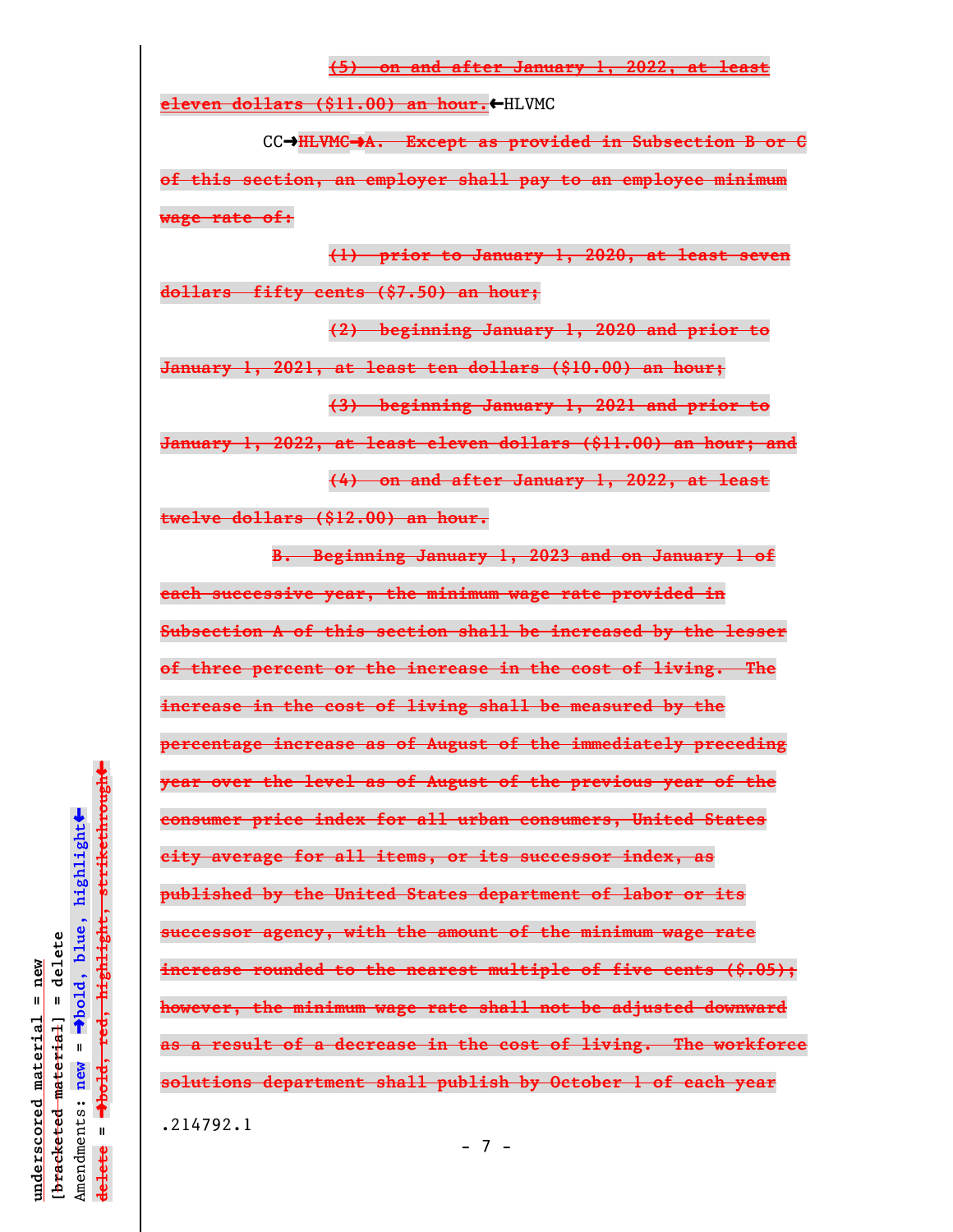**the adjusted minimum wage rates that shall take effect the following January 1.**»**HLVMC**»CC

CCº**A. Except as provided in Subsection B or D of this section, an employer shall pay to an employee a minimum wage rate of:**

**(1) prior to January 1, 2020, at least seven dollars fifty cents (\$7.50) an hour;**

**(2) beginning January 1, 2020 and prior to**

**January 1, 2021, at least nine dollars (\$9.00) an hour;**

**(3) beginning January 1, 2021 and prior to**

**January 1, 2022, at least ten dollars fifty cents (\$10.50) an hour;**

**(4) beginning January 1, 2022 and prior to January 1, 2023, at least eleven dollars fifty cents (\$11.50) an hour; and**

**(5) on and after January 1, 2023, at least** twelve dollars (\$12.00) an hour.←CC

CC→**HLVMC→B. C.←HLVMC B.←CC** On and after

HLVMC→October 1, 2019←HLVMC HLVMC→January 1, 2020←HLVMC, an employer who employs a student regularly enrolled in secondary school to work after school hours or when school is not in session shall pay the student a minimum wage rate of at least eight dollars fifty cents (\$8.50) an hour unless the student is employed pursuant to Subsection CCº**HLVMC**º**D E**»**HLVMC D**»CC of this section, in which case the provisions of that subsection .214792.1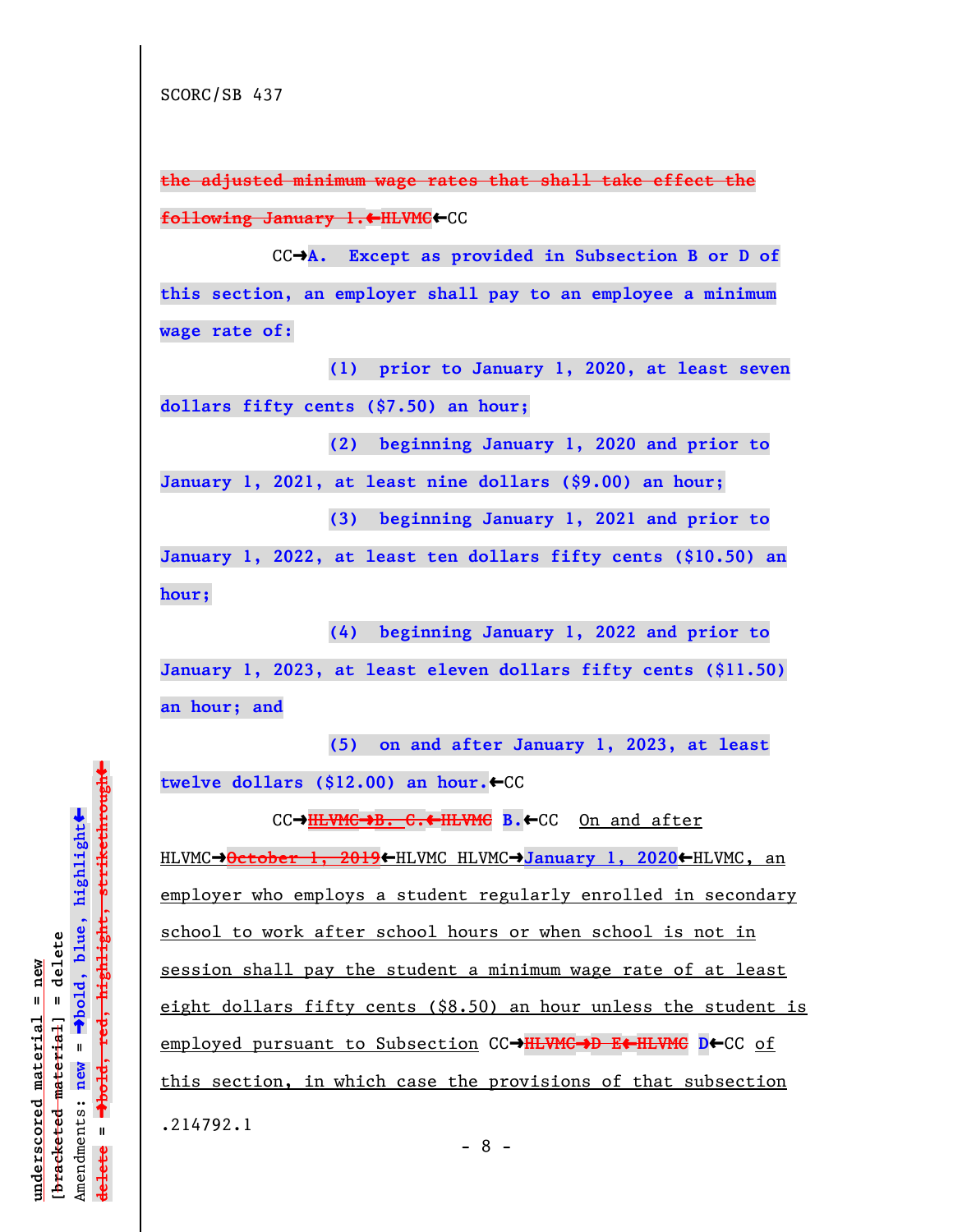shall apply to the student. In each case, the employer shall follow the provisions of the Child Labor Act, and Subsection CC→HLVMC→E F←HLVMC E←CC of this section shall not apply to the student.

[B.] CCº**HLVMC**º**C. D.**»**HLVMC C.**»CC An employer furnishing food, utilities, supplies or housing to an employee who is engaged in agriculture may deduct the reasonable value of such furnished items from any wages due to the employee.

[C.] CCº**HLVMC**º**D. E.**»**HLVMC D.**»CC An employee who customarily and regularly receives more than thirty dollars (\$30.00) a month in tips shall be paid a minimum hourly wage [of two dollars thirteen cents (\$2.13). The] HLVMCº**as follows:**

**(1) prior to October 1, 2019, at least two**

**dollars thirteen cents (\$2.13) an hour;**

**(2) beginning October 1, 2019 and prior to**

**April 1, 2020, at least two dollars thirty-eight cents (\$2.38) an hour;**

**(3) on and after April 1, 2020, at least two dollars fifty cents (\$2.50) an hour; and**

**(4) the←HLVMC CC→HLVMC→that is thirty** 

**percent of the minimum hourly wage rate provided in Subsection A of this section at the time the hours were worked in addition**

**to tips received. The←HLVMC←**CC CC→as follows:

**(1) prior to** CCº**October 1, 2019, at least two**

**dollars thirteen cents (\$2.13) an hour;**

**(2) beginning October 1, 2019 and prior to**

**April 1, 2020, at least two dollars thirty-eight cents (\$2.38) an hour;**

.214792.1

 $\ddag$ º**bold, red, highlight, strikethrough**  $\ddot{\bullet}$ º**bold, blue, highlight**  $[$ bracketed material] = delete **[bracketed material] = delete**  $anderscored material = new$ **underscored material = new** Amendments: **new** =  $\mathbf{I}$ Amendments: new  $\bar{\mathbf{H}}$ **delete =** <del>lelete</del>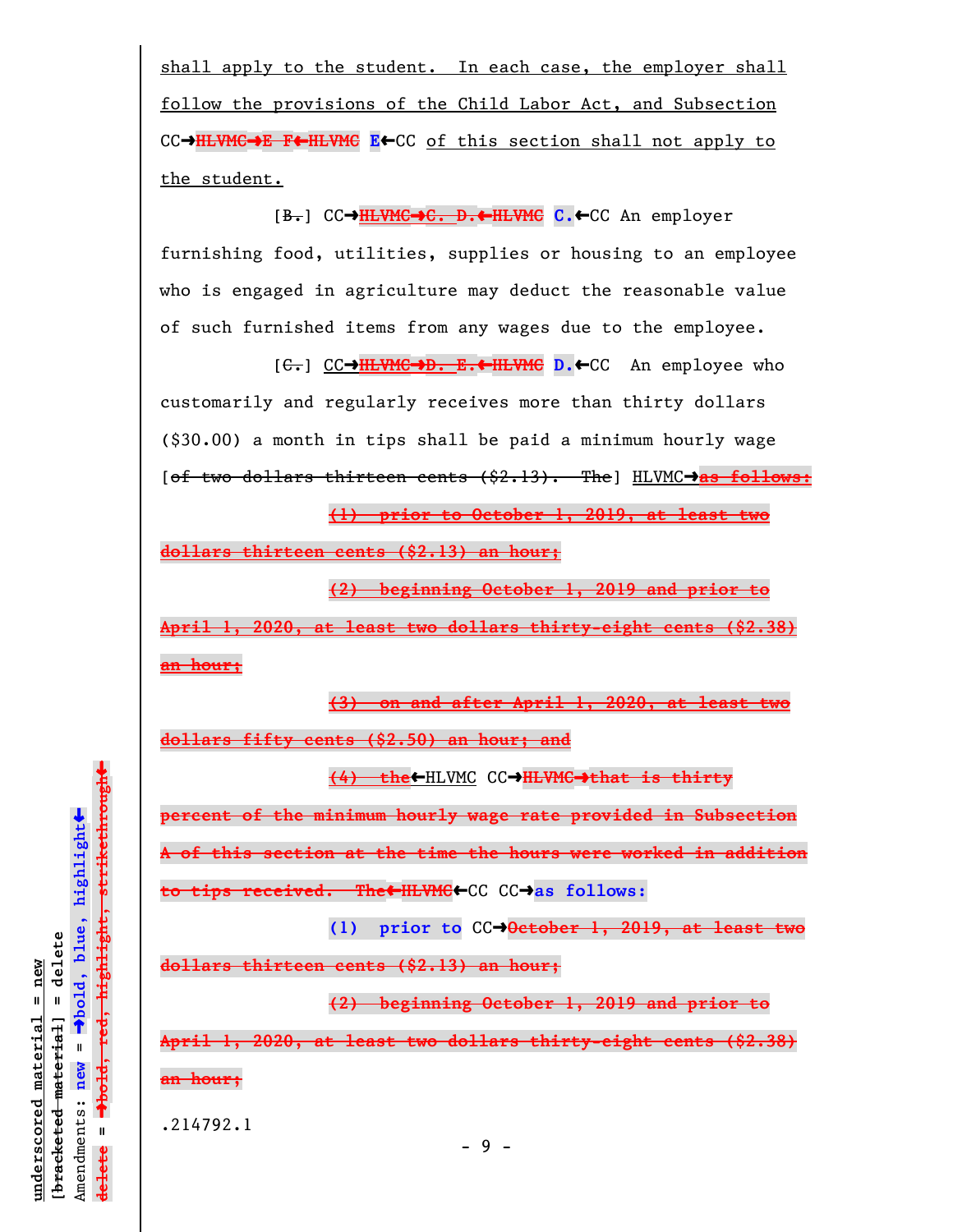**(3) on and after April 1, 2020, at least two**

**dollars fifty cents (\$2.50) an hour; and**

**(4) the**»**CC**»CC CCº**January 1, 2020, at least**

**two dollars thirteen cents (\$2.13) an hour;**

**(2) beginning January 1, 2020 and prior to**

**January 1, 2021, at least two dollars thirty-five cents (\$2.35) an hour;** 

**(3) beginning January 1, 2021 and prior to**

**January 1, 2022, at least two dollars fifty-five cents (\$2.55) an hour;**

**(4) beginning January 1, 2022 and prior to**

**January 1, 2023, at least two dollars eighty cents (\$2.80) an hour;**

**(5) on and after January 1, 2023, at least**

**three dollars (\$3.00) an hour; and**

**(6)**»CC employer may consider tips as part of wages, but the tips combined with the employer's cash wage shall not equal less than the minimum wage rate as provided in Subsection A of this section. All tips received by such employees shall be retained by the employee, except that nothing in this section shall prohibit the pooling of tips among HLVMC→employees←HLVMC HLVMC→wait staff←HLVMC.

[D.] CCº**HLVMC**º**E. F.**»**HLVMC E.**»CC An employee shall not be required to work more than forty hours in any week of seven days, unless the employee is paid one and one-half times .214792.1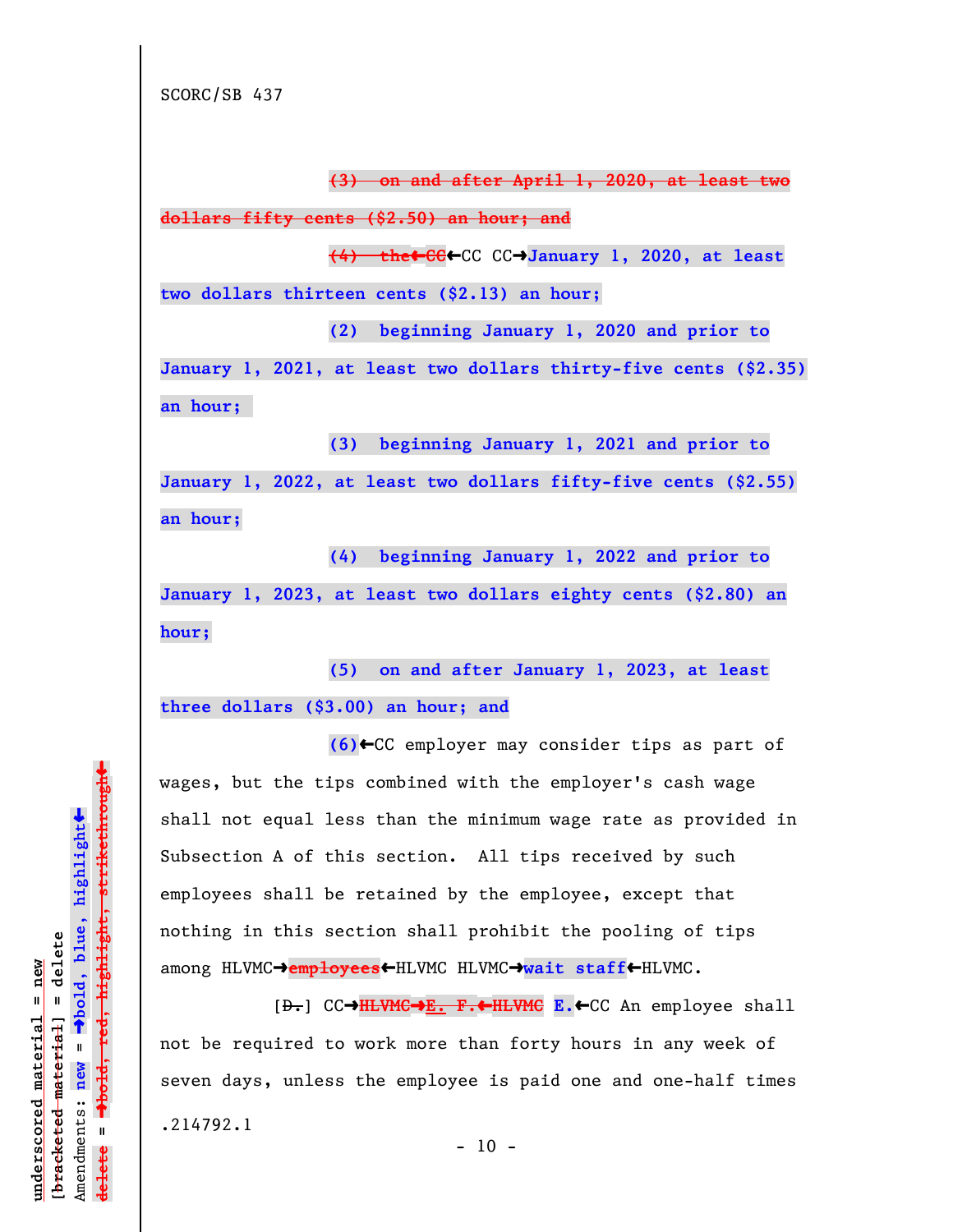the employee's regular hourly rate of pay for all hours worked in excess of forty hours. For an employee who is paid a fixed salary for fluctuating hours and who is employed by an employer a majority of whose business in New Mexico consists of providing investigative services to the federal government, the hourly rate may be calculated in accordance with the provisions of the federal Fair Labor Standards Act of 1938 and the regulations pursuant to that act; provided that in no case shall the hourly rate be less than the federal minimum wage."

CC→Hfl→SECTION 3. A new section of the Minimum Wage Act **is enacted to read:**

**"[NEW MATERIAL] PUBLIC CONTRACTS--SERVICES--MINIMUM WAGE INCREASES.--**

**A. Beginning July 1, 2019, a state agency that contracts for services shall include in the terms of that contract:**

**(1) a provision for increasing reimbursement so the contractor and any subcontractor to that contract are held harmless for any wage increase resulting from an increase in the state minimum wage; and**

**(2) a requirement that individuals employed pursuant to that contract or a subcontract of that contract who are paid the state minimum wage shall receive wage increases in accordance with and concurrent with increases in the state minimum wage.**

**B. As used in this section:**

**(1) "contract" means any agreement for the**

**procurement of services;**

.214792.1

**underscored material = new [bracketed material] = delete**

 $b$ racketed material] = delete inderscored material = new

Amendments: **new** =

Amendments: new

 $\mathbf{I}$ 

º**bold, blue, highlight**

 $\ddot{\bullet}$